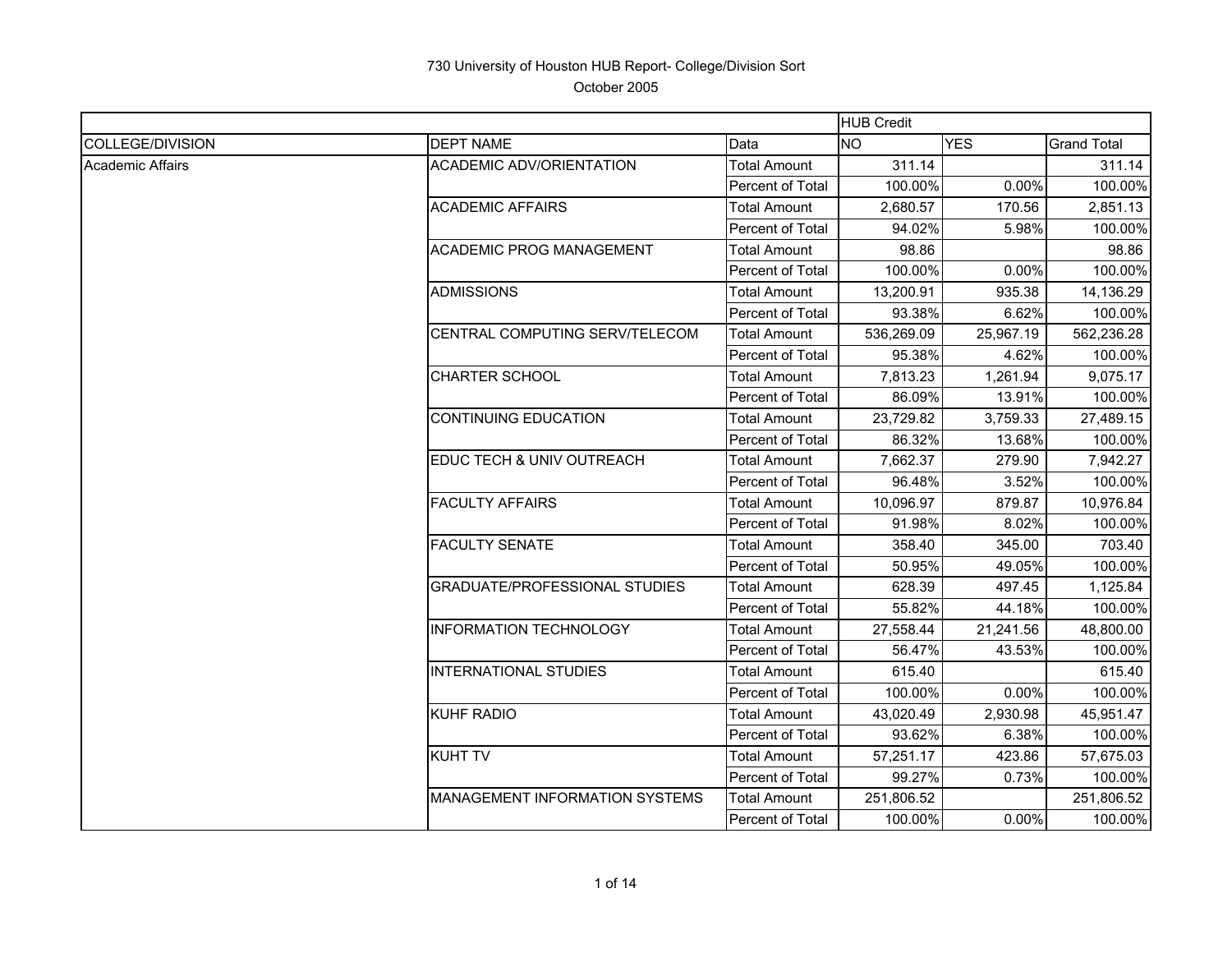|                                   |                                            |                     | <b>HUB Credit</b> |            |                    |
|-----------------------------------|--------------------------------------------|---------------------|-------------------|------------|--------------------|
| <b>COLLEGE/DIVISION</b>           | <b>DEPT NAME</b>                           | Data                | <b>NO</b>         | <b>YES</b> | <b>Grand Total</b> |
| Academic Affairs                  | POLICY AND PLANNING ANALYSIS               | Total Amount        | 67.45             |            | 67.45              |
|                                   |                                            | Percent of Total    | 100.00%           | 0.00%      | 100.00%            |
|                                   | REGISTRATION AND ACADEMIC RECO             | Total Amount        | 2,523.46          | 1,619.18   | 4,142.64           |
|                                   |                                            | Percent of Total    | 60.91%            | 39.09%     | 100.00%            |
|                                   | <b>SCHOLARS COMMUNITY</b>                  | <b>Total Amount</b> | 6.268.61          | 548.47     | 6,817.08           |
|                                   |                                            | Percent of Total    | 91.95%            | 8.05%      | 100.00%            |
|                                   | SCHOLARSHIPS AND FINANCIAL AID             | Total Amount        | 4,219.64          | 3.95       | 4,223.59           |
|                                   |                                            | Percent of Total    | 99.91%            | 0.09%      | 100.00%            |
|                                   | TECHNOLOGY SUPPORT SERVICES                | Total Amount        | 28,638.19         | 644,986.16 | 673,624.35         |
|                                   |                                            | Percent of Total    | 4.25%             | 95.75%     | 100.00%            |
|                                   | UNDERGRADUATE STUDIES                      | <b>Total Amount</b> | 201.65            |            | 201.65             |
|                                   |                                            | Percent of Total    | 100.00%           | 0.00%      | 100.00%            |
| Academic Affairs Total Amount     |                                            |                     | 1,025,020.77      | 705,850.78 | 1,730,871.55       |
| Academic Affairs Percent of Total |                                            |                     | 59.22%            | 40.78%     | 100.00%            |
| Administration and Finance        | <b>ADMIN - FINANCIAL SVCS</b>              | <b>Total Amount</b> | 1,251.01          | 820.02     | 2,071.03           |
|                                   |                                            | Percent of Total    | 60.41%            | 39.59%     | 100.00%            |
|                                   | <b>ADMINISTRATION &amp; FINANCE</b>        | Total Amount        | 42,741.25         | (37.00)    | 42,704.25          |
|                                   |                                            | Percent of Total    | 100.09%           | $-0.09%$   | 100.00%            |
|                                   | <b>BUDGET</b>                              | Total Amount        |                   | 46.43      | 46.43              |
|                                   |                                            | Percent of Total    | 0.00%             | 100.00%    | 100.00%            |
|                                   | ENVIRONMENTAL HEALTH RISK MGMT             | Total Amount        | 2,964,273.09      | 1,576.08   | 2,965,849.17       |
|                                   |                                            | Percent of Total    | 99.95%            | 0.05%      | 100.00%            |
|                                   | <b>FACILITIES &amp; PLANNING</b>           | Total Amount        | 6,600,453.18      | 755,766.79 | 7,356,219.97       |
|                                   |                                            | Percent of Total    | 89.73%            | 10.27%     | 100.00%            |
|                                   | <b>FINANCE</b>                             | <b>Total Amount</b> | 15,297.42         | 3,756.43   | 19,053.85          |
|                                   |                                            | Percent of Total    | 80.29%            | 19.71%     | 100.00%            |
|                                   | <b>FINANCIAL REPORTING</b>                 | Total Amount        | (2.65)            | 673.40     | 670.75             |
|                                   |                                            | Percent of Total    | $-0.40%$          | 100.40%    | 100.00%            |
|                                   | <b>HUMAN RESOURCES</b>                     | Total Amount        | 9,212.32          | 1,048.69   | 10,261.01          |
|                                   |                                            | Percent of Total    | 89.78%            | 10.22%     | 100.00%            |
|                                   | <b>INST - ADMINISTRATION &amp; FINANCE</b> | Total Amount        | 985.92            |            | 985.92             |
|                                   |                                            | Percent of Total    | 100.00%           | 0.00%      | 100.00%            |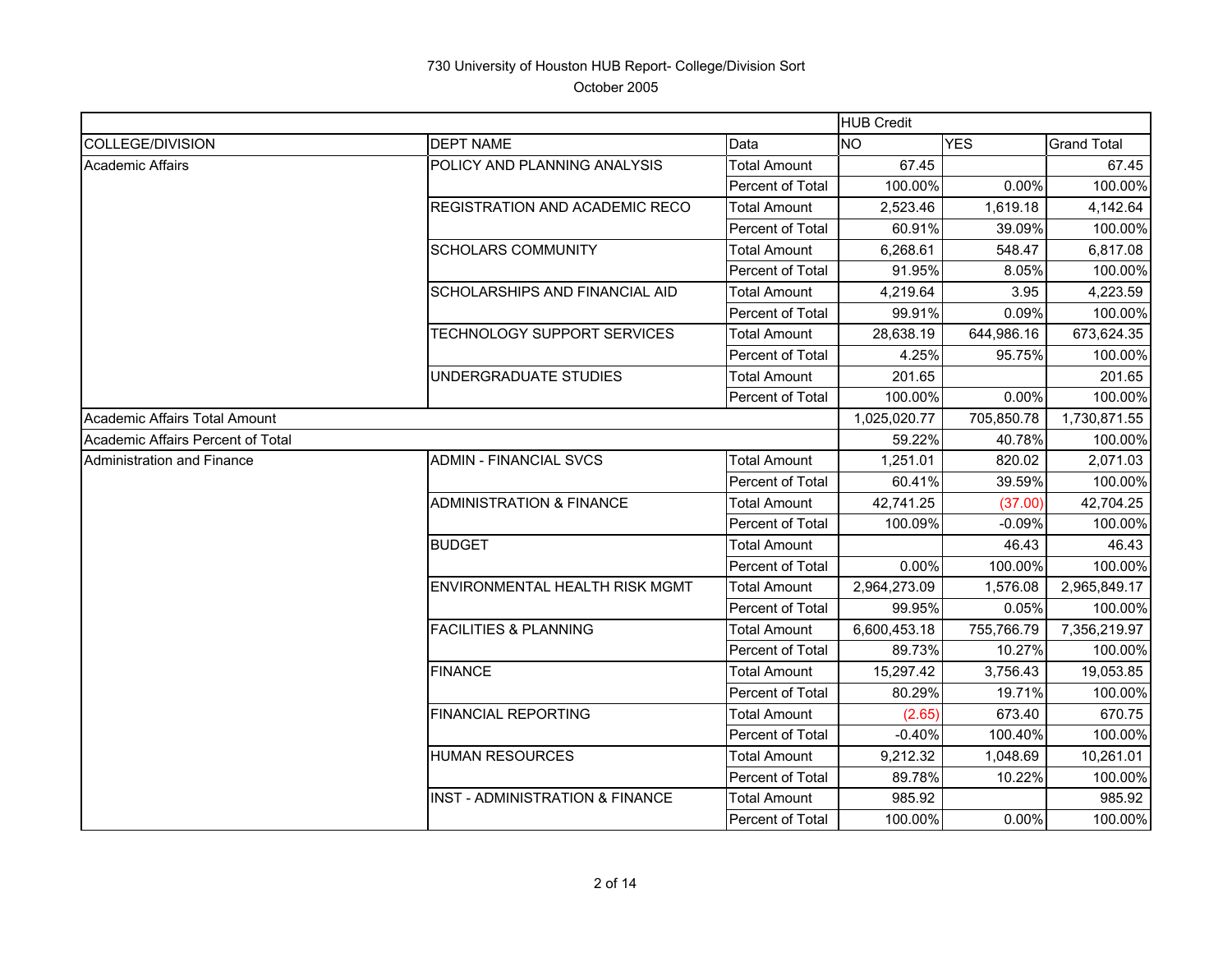|                                             |                                   |                         | <b>HUB Credit</b> |            |                    |
|---------------------------------------------|-----------------------------------|-------------------------|-------------------|------------|--------------------|
| COLLEGE/DIVISION                            | <b>DEPT NAME</b>                  | Data                    | <b>NO</b>         | <b>YES</b> | <b>Grand Total</b> |
| Administration and Finance                  | <b>INST - PLANT</b>               | <b>Total Amount</b>     | 2,117,728.31      | 72,196.91  | 2,189,925.22       |
|                                             |                                   | Percent of Total        | 96.70%            | 3.30%      | 100.00%            |
|                                             | <b>ONE CARD PROGRAM</b>           | <b>Total Amount</b>     | 12,468.63         | 253.90     | 12,722.53          |
|                                             |                                   | Percent of Total        | 98.00%            | 2.00%      | 100.00%            |
|                                             | PARKING & TRANSPORTATION          | Total Amount            | 181,420.81        | 58.80      | 181,479.61         |
|                                             |                                   | Percent of Total        | 99.97%            | 0.03%      | 100.00%            |
|                                             | PHY PLANT-ADMINISTRATION          | <b>Total Amount</b>     | 124,566.07        | 2,889.38   | 127,455.45         |
|                                             |                                   | Percent of Total        | 97.73%            | 2.27%      | 100.00%            |
|                                             | <b>PHY PLANT-AUTOMOTIVE</b>       | Total Amount            | 11,189.53         | 3,661.59   | 14,851.12          |
|                                             |                                   | Percent of Total        | 75.34%            | 24.66%     | 100.00%            |
|                                             | <b>PHY PLANT-BLDG MAINT</b>       | <b>Total Amount</b>     | 34,105.77         | 5,645.11   | 39,750.88          |
|                                             |                                   | <b>Percent of Total</b> | 85.80%            | 14.20%     | 100.00%            |
|                                             | <b>PHY PLANT-CUSTODIAL SVCS</b>   | <b>Total Amount</b>     | 971.52            |            | 971.52             |
|                                             |                                   | Percent of Total        | 100.00%           | 0.00%      | 100.00%            |
|                                             | <b>PHY PLANT-GROUNDS MAINT</b>    | Total Amount            | 18,527.43         |            | 18,527.43          |
|                                             |                                   | Percent of Total        | 100.00%           | 0.00%      | 100.00%            |
|                                             | PHY PLANT-SOLID WASTE             | <b>Total Amount</b>     | 3,284.00          |            | 3,284.00           |
|                                             |                                   | Percent of Total        | 100.00%           | 0.00%      | 100.00%            |
|                                             | PHY PLANT-UTILITIES               | Total Amount            | 64,758.48         | 874.15     | 65,632.63          |
|                                             |                                   | Percent of Total        | 98.67%            | 1.33%      | 100.00%            |
|                                             | <b>POLICE</b>                     | <b>Total Amount</b>     | 51,871.77         | 6,555.10   | 58,426.87          |
|                                             |                                   | Percent of Total        | 88.78%            | 11.22%     | 100.00%            |
|                                             | <b>POSTAL SERVICES</b>            | <b>Total Amount</b>     | 1,212.04          | 240.19     | 1,452.23           |
|                                             |                                   | Percent of Total        | 83.46%            | 16.54%     | 100.00%            |
|                                             | <b>PRINTING</b>                   | <b>Total Amount</b>     | 6,557.56          |            | 6,557.56           |
|                                             |                                   | Percent of Total        | 100.00%           | 0.00%      | 100.00%            |
|                                             | <b>STUDENT FINANCIAL SERVICES</b> | Total Amount            | 20,227.71         | 2,193.96   | 22,421.67          |
|                                             |                                   | Percent of Total        | 90.22%            | 9.78%      | 100.00%            |
| Administration and Finance Total Amount     |                                   |                         | 12,283,101.17     | 858,219.93 | 13,141,321.10      |
| Administration and Finance Percent of Total |                                   |                         | 93.47%            | 6.53%      | 100.00%            |
| Architecture                                | <b>IDEAN. ARCHITECTURE</b>        | Total Amount            | 21.336.62         | 1.361.62   | 22,698.24          |
|                                             |                                   | Percent of Total        | 94.00%            | 6.00%      | 100.00%            |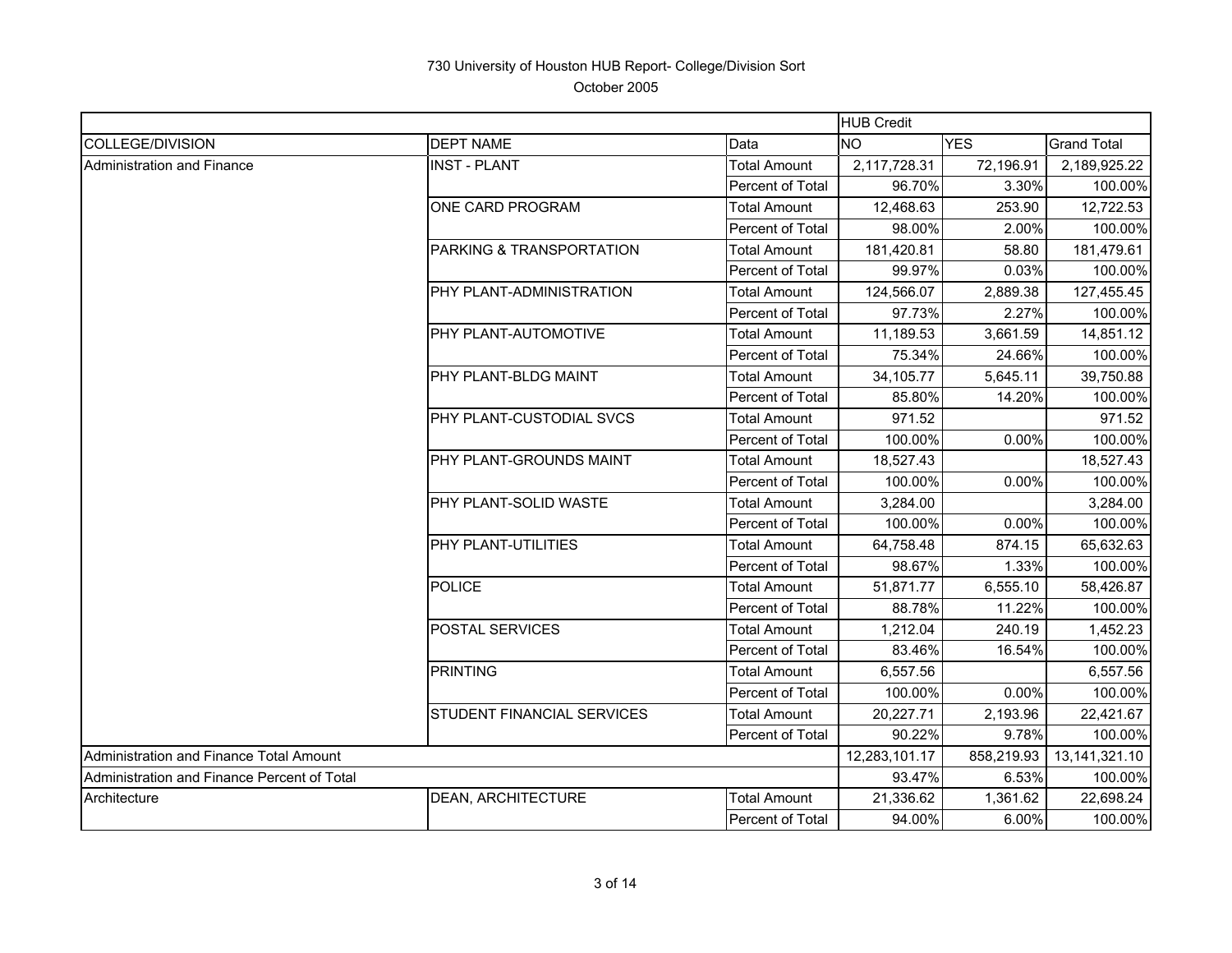|                                  |                                       |                         | <b>HUB Credit</b> |            |                    |
|----------------------------------|---------------------------------------|-------------------------|-------------------|------------|--------------------|
| COLLEGE/DIVISION                 | <b>DEPT NAME</b>                      | Data                    | <b>NO</b>         | <b>YES</b> | <b>Grand Total</b> |
| <b>Architecture Total Amount</b> |                                       |                         | 21,336.62         | 1,361.62   | 22,698.24          |
| Architecture Percent of Total    |                                       |                         | 94.00%            | 6.00%      | 100.00%            |
| <b>Business Administration</b>   | <b>ACCOUNTANCY AND TAXATION</b>       | <b>Total Amount</b>     | 10,152.31         | 3,811.87   | 13,964.18          |
|                                  |                                       | Percent of Total        | 72.70%            | 27.30%     | 100.00%            |
|                                  | <b>CBA CAREER SERVICES CTR</b>        | <b>Total Amount</b>     | 1,805.74          | 786.84     | 2,592.58           |
|                                  |                                       | Percent of Total        | 69.65%            | 30.35%     | 100.00%            |
|                                  | CTR FOR ENTREPRENEURSHIP & INN        | <b>Total Amount</b>     | 1,350.49          | 438.29     | 1,788.78           |
|                                  |                                       | Percent of Total        | 75.50%            | 24.50%     | 100.00%            |
|                                  | CTR FOR EXECUTIVE DEVELOPMENT         | Total Amount            | 939.93            | 411.06     | 1,350.99           |
|                                  |                                       | Percent of Total        | 69.57%            | 30.43%     | 100.00%            |
|                                  | DEAN, BUSINESS ADMINISTRATION         | <b>Total Amount</b>     | 39,814.40         | 1,754.13   | 41,568.53          |
|                                  |                                       | Percent of Total        | 95.78%            | 4.22%      | 100.00%            |
|                                  | <b>DECISION AND INFORMATION SCIEN</b> | <b>Total Amount</b>     | 1,758.09          | 4,782.46   | 6,540.55           |
|                                  |                                       | Percent of Total        | 26.88%            | 73.12%     | 100.00%            |
|                                  | <b>EXECUTIVE DEGREE PROGRAMS</b>      | Total Amount            | 20,086.86         | 298.71     | 20,385.57          |
|                                  |                                       | <b>Percent of Total</b> | 98.53%            | 1.47%      | 100.00%            |
|                                  | <b>FINANCE</b>                        | Total Amount            | 780.15            | 317.48     | 1,097.63           |
|                                  |                                       | Percent of Total        | 71.08%            | 28.92%     | 100.00%            |
|                                  | GULF COAST SMALL BUS. DEVEL CE        | Total Amount            | 19,537.80         | 9,366.02   | 28,903.82          |
|                                  |                                       | Percent of Total        | 67.60%            | 32.40%     | 100.00%            |
|                                  | <b>INFORMATION SYSTEMS RESEARCH C</b> | <b>Total Amount</b>     |                   | 33.44      | 33.44              |
|                                  |                                       | <b>Percent of Total</b> | 0.00%             | 100.00%    | 100.00%            |
|                                  | <b>MANAGEMENT</b>                     | <b>Total Amount</b>     | 844.90            | 363.63     | 1,208.53           |
|                                  |                                       | Percent of Total        | 69.91%            | 30.09%     | 100.00%            |
|                                  | <b>MARKETING</b>                      | Total Amount            | 7,678.28          | 1,733.64   | 9,411.92           |
|                                  |                                       | Percent of Total        | 81.58%            | 18.42%     | 100.00%            |
|                                  | <b>MBA STUDENT SERVICES CENTER</b>    | Total Amount            | 30.57             |            | 30.57              |
|                                  |                                       | <b>Percent of Total</b> | 100.00%           | $0.00\%$   | 100.00%            |
|                                  | RESEARCH AND INSTR COMPUTING S        | <b>Total Amount</b>     | 7,719.28          | 5,257.93   | 12,977.21          |
|                                  |                                       | Percent of Total        | 59.48%            | 40.52%     | 100.00%            |
|                                  | UNDERGRAD BUSINESS PROG               | Total Amount            | 495.96            | 236.62     | 732.58             |
|                                  |                                       | Percent of Total        | 67.70%            | 32.30%     | 100.00%            |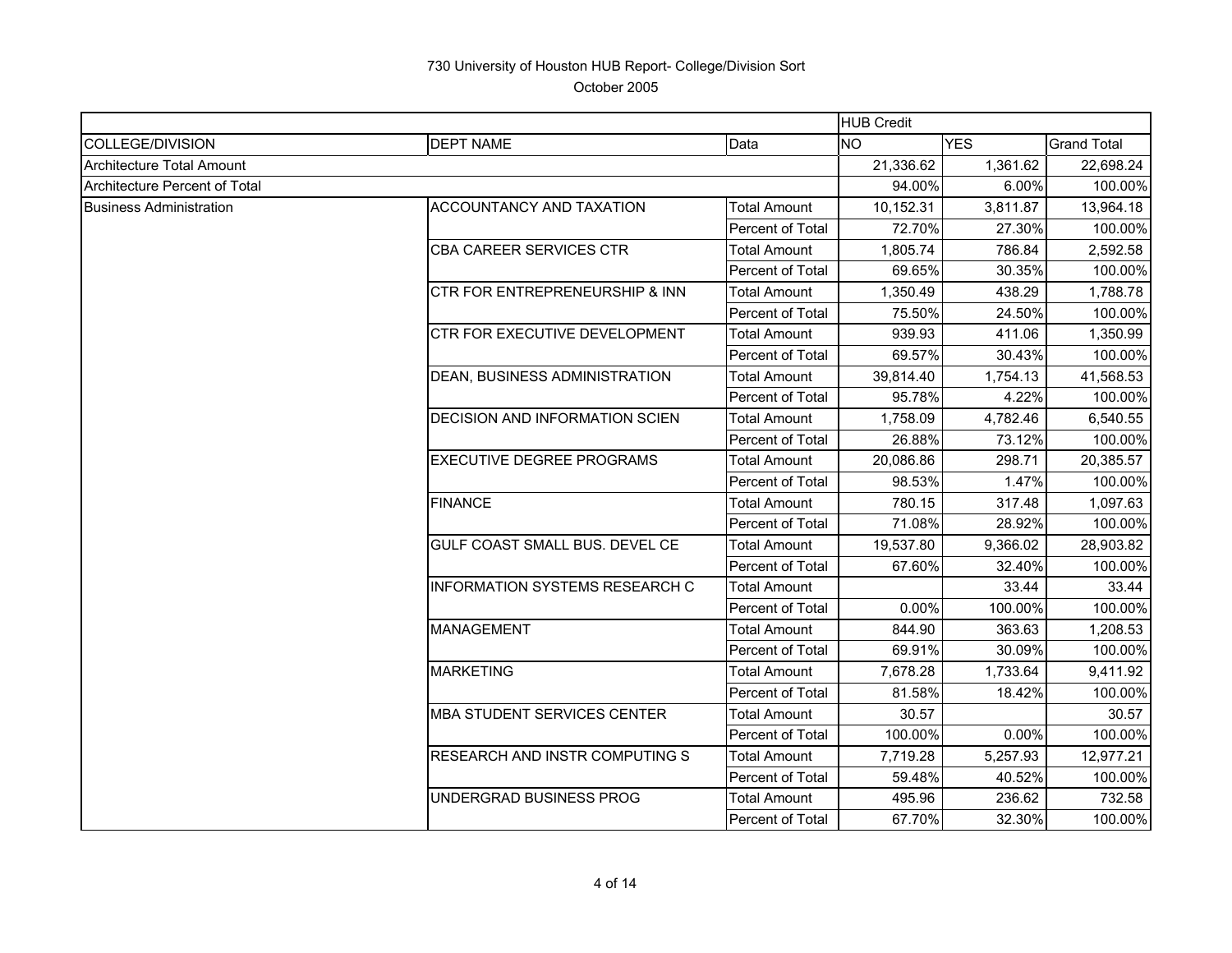|                                             |                                           |                         | <b>HUB Credit</b> |            |                    |
|---------------------------------------------|-------------------------------------------|-------------------------|-------------------|------------|--------------------|
| COLLEGE/DIVISION                            | <b>DEPT NAME</b>                          | Data                    | <b>NO</b>         | <b>YES</b> | <b>Grand Total</b> |
| <b>Business Administration Total Amount</b> |                                           |                         | 112,994.76        | 29,592.12  | 142,586.88         |
| Business Administration Percent of Total    |                                           |                         | 79.25%            | 20.75%     | 100.00%            |
| Education                                   | CENTER FOR INFO TECH IN EDUCATION         | <b>Total Amount</b>     | 19,352.01         | 190.29     | 19,542.30          |
|                                             |                                           | Percent of Total        | 99.03%            | 0.97%      | 100.00%            |
|                                             | <b>CONSISTENCY MGMT &amp; COOP DISCIP</b> | <b>Total Amount</b>     | 50,062.35         | 3,392.93   | 53,455.28          |
|                                             |                                           | Percent of Total        | 93.65%            | 6.35%      | 100.00%            |
|                                             | <b>CURRICULUM AND INSTRUCTION</b>         | Total Amount            | 16,821.23         | 934.50     | 17,755.73          |
|                                             |                                           | Percent of Total        | 94.74%            | 5.26%      | 100.00%            |
|                                             | DEAN, EDUCATION                           | <b>Total Amount</b>     | 19,053.42         | 5,607.20   | 24,660.62          |
|                                             |                                           | Percent of Total        | 77.26%            | 22.74%     | 100.00%            |
|                                             | EDU. LEADERSHIP & CULTURAL STU            | <b>Total Amount</b>     | 7,200.36          | 71.70      | 7,272.06           |
|                                             |                                           | Percent of Total        | 99.01%            | 0.99%      | 100.00%            |
|                                             | EDUCATIONAL PSYCHOLOGY                    | <b>Total Amount</b>     | 5,368.69          | 68.58      | 5,437.27           |
|                                             |                                           | Percent of Total        | 98.74%            | 1.26%      | 100.00%            |
|                                             | HEALTH AND HUMAN PERFORMANCE              | Total Amount            | 50.601.36         | 925.18     | 51,526.54          |
|                                             |                                           | Percent of Total        | 98.20%            | 1.80%      | 100.00%            |
|                                             | HUMAN DEVELOPMENT LAB                     | <b>Total Amount</b>     | 1,193.06          | 611.40     | 1,804.46           |
|                                             |                                           | Percent of Total        | 66.12%            | 33.88%     | 100.00%            |
|                                             | TEACHER EDUCATION AND CERTIFIC            | <b>Total Amount</b>     | 795.17            | 440.86     | 1,236.03           |
|                                             |                                           | Percent of Total        | 64.33%            | 35.67%     | 100.00%            |
|                                             | TEX CTR FOR UNIV/SCHOOL PRTSHP            | <b>Total Amount</b>     | 3,752.19          | 205.54     | 3,957.73           |
|                                             |                                           | Percent of Total        | 94.81%            | 5.19%      | 100.00%            |
| <b>Education Total Amount</b>               |                                           |                         | 174,199.84        | 12,448.18  | 186,648.02         |
| <b>Education Percent of Total</b>           |                                           |                         | 93.33%            | 6.67%      | 100.00%            |
| Engineering                                 | <b>CHEMICAL ENGINEERING</b>               | Total Amount            | 124.647.91        | 5,487.30   | 130,135.21         |
|                                             |                                           | Percent of Total        | 95.78%            | 4.22%      | 100.00%            |
|                                             | <b>CIVIL ENGINEERING</b>                  | <b>Total Amount</b>     | 84,362.48         | 14,733.17  | 99,095.65          |
|                                             |                                           | Percent of Total        | 85.13%            | 14.87%     | 100.00%            |
|                                             | COMPOSITE ENGR APPLICATIONS CT            | <b>Total Amount</b>     | 4,378.57          |            | 4,378.57           |
|                                             |                                           | Percent of Total        | 100.00%           | 0.00%      | 100.00%            |
|                                             | <b>CTR FOR INNOVATIVE GROUTING</b>        | <b>Total Amount</b>     | 1,410.40          |            | 1,410.40           |
|                                             |                                           | <b>Percent of Total</b> | 100.00%           | 0.00%      | 100.00%            |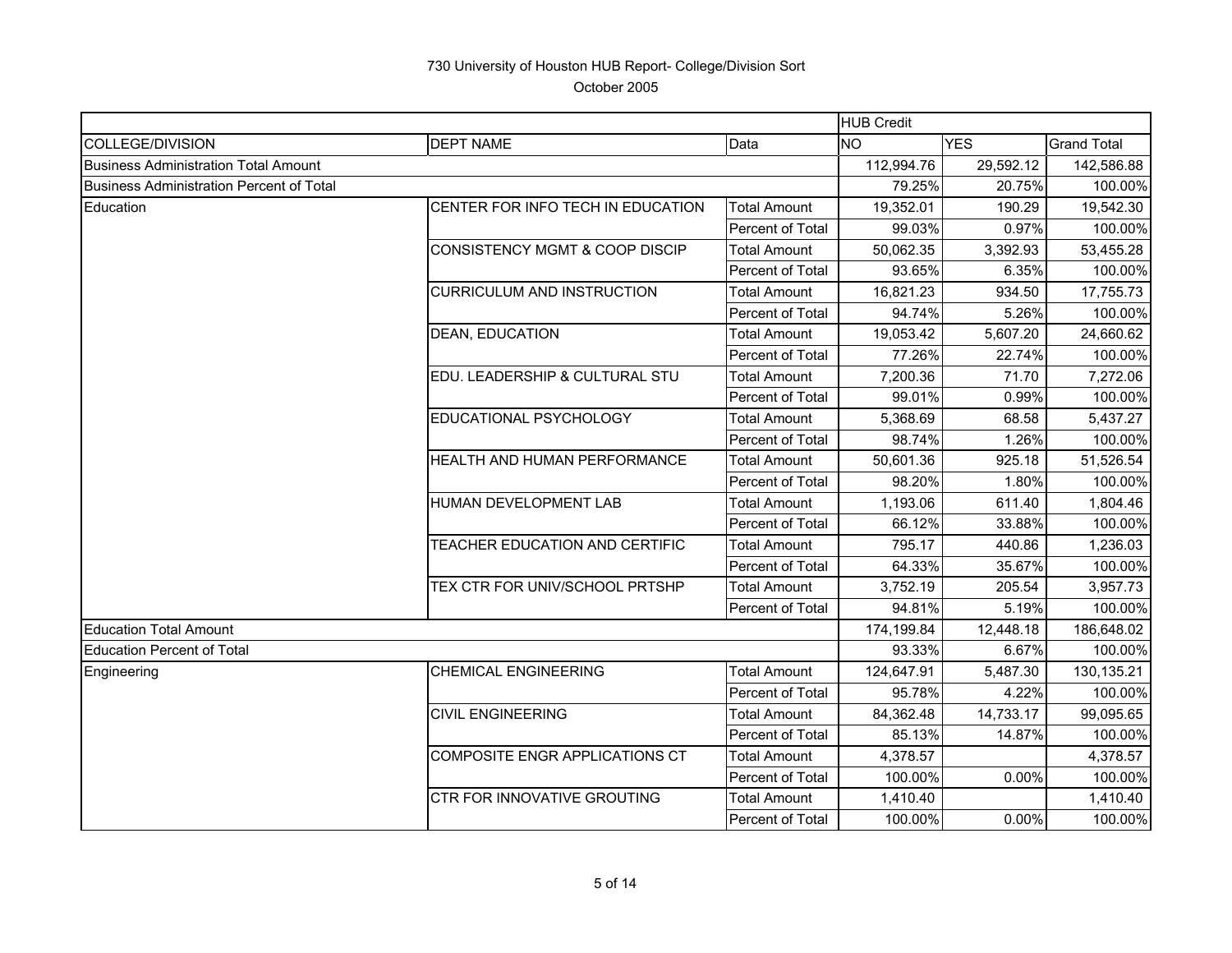|                                                 |                                |                         | <b>HUB Credit</b> |            |                    |
|-------------------------------------------------|--------------------------------|-------------------------|-------------------|------------|--------------------|
| <b>COLLEGE/DIVISION</b>                         | <b>DEPT NAME</b>               | Data                    | <b>NO</b>         | <b>YES</b> | <b>Grand Total</b> |
| Engineering                                     | <b>DEAN, ENGINEERING</b>       | <b>Total Amount</b>     | 68,897.08         | 5,211.89   | 74,108.97          |
|                                                 |                                | Percent of Total        | 92.97%            | 7.03%      | 100.00%            |
|                                                 | <b>ELECTRICAL ENGINEERING</b>  | <b>Total Amount</b>     | 19,905.06         | 1,281.42   | 21,186.48          |
|                                                 |                                | Percent of Total        | 93.95%            | 6.05%      | 100.00%            |
|                                                 | <b>ENGINEERING SERVICES</b>    | <b>Total Amount</b>     | 301.30            |            | 301.30             |
|                                                 |                                | Percent of Total        | 100.00%           | 0.00%      | 100.00%            |
|                                                 | <b>INDUSTRIAL ENGINEERING</b>  | <b>Total Amount</b>     | 2,345.20          | 1,690.20   | 4,035.40           |
|                                                 |                                | Percent of Total        | 58.12%            | 41.88%     | 100.00%            |
|                                                 | MECHANICAL ENGINEERING         | <b>Total Amount</b>     | 17,878.10         | 4,874.99   | 22,753.09          |
|                                                 |                                | Percent of Total        | 78.57%            | 21.43%     | 100.00%            |
| <b>Engineering Total Amount</b>                 |                                |                         | 324,126.10        | 33,278.97  | 357,405.07         |
| <b>Engineering Percent of Total</b>             |                                |                         | 90.69%            | 9.31%      | 100.00%            |
| <b>Graduate School of Social Work</b>           | DEAN, SOCIAL WORK              | <b>Total Amount</b>     | 5,964.85          | 386.06     | 6,350.91           |
|                                                 |                                | Percent of Total        | 93.92%            | 6.08%      | 100.00%            |
|                                                 | <b>DEVELOPMENT</b>             | <b>Total Amount</b>     |                   | 200.72     | 200.72             |
|                                                 |                                | Percent of Total        | 0.00%             | 100.00%    | 100.00%            |
|                                                 | <b>FIELD OFFICE</b>            | <b>Total Amount</b>     | 330.11            | 1,206.64   | 1,536.75           |
|                                                 |                                | Percent of Total        | 21.48%            | 78.52%     | 100.00%            |
|                                                 | <b>MSW ADMISSIONS OFFICE</b>   | <b>Total Amount</b>     |                   | 81.27      | 81.27              |
|                                                 |                                | Percent of Total        | 0.00%             | 100.00%    | 100.00%            |
|                                                 | <b>MSW PROGRAM</b>             | <b>Total Amount</b>     |                   | 104.90     | 104.90             |
|                                                 |                                | Percent of Total        | 0.00%             | 100.00%    | 100.00%            |
|                                                 | PHD PROGRAM                    | <b>Total Amount</b>     | (31.82)           | 63.56      | 31.74              |
|                                                 |                                | Percent of Total        | $-100.25%$        | 200.25%    | 100.00%            |
|                                                 | SOC WRK ACADEMY FOR RSRCH/PRAC | <b>Total Amount</b>     | 15,374.12         | 2,526.10   | 17,900.22          |
|                                                 |                                | Percent of Total        | 85.89%            | 14.11%     | 100.00%            |
| Graduate School of Social Work Total Amount     |                                |                         | 21,637.26         | 4,569.25   | 26,206.51          |
| Graduate School of Social Work Percent of Total |                                |                         | 82.56%            | 17.44%     | 100.00%            |
| <b>Honors College</b>                           | DEAN, HONORS COLLEGE           | <b>Total Amount</b>     | 4,278.83          | 1,090.34   | 5,369.17           |
|                                                 |                                | Percent of Total        | 79.69%            | 20.31%     | 100.00%            |
|                                                 | <b>HONORS COLLEGE</b>          | <b>Total Amount</b>     | 2,000.00          |            | 2,000.00           |
|                                                 |                                | <b>Percent of Total</b> | 100.00%           | 0.00%      | 100.00%            |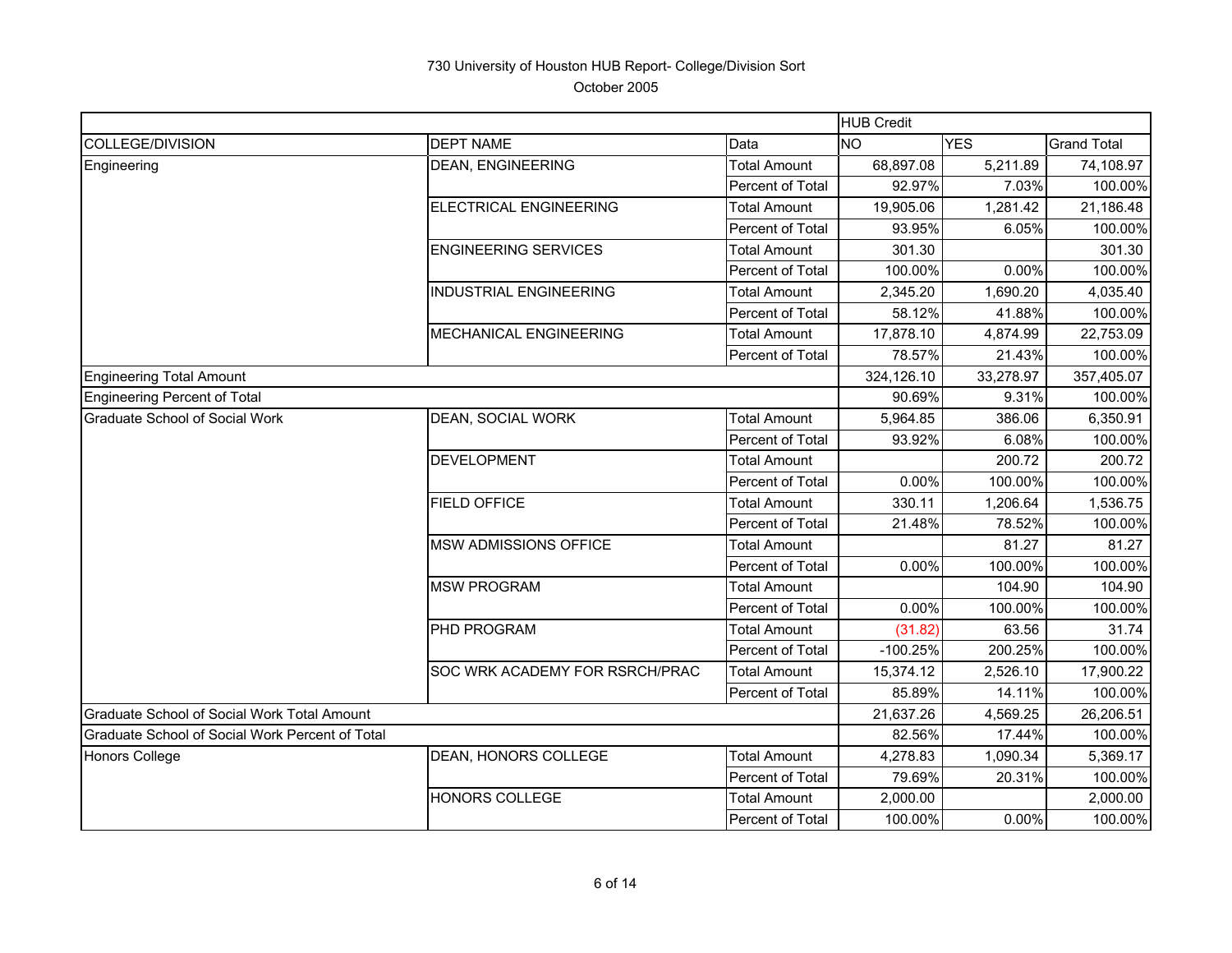HUB CreditCOLLEGE/DIVISION DEPT NAME Data NO YES Grand Total Honors College Total Amount 6,278.83 1,090.34 7,369.17 Honors College Percent of Total 85.20% 100.00% 100.00% 100.00% 100.00% 100.00% 100.00% 100.00% 100.00% 100.00% Hotel and Restaurant Management **DEAN,HOTEL & RESTAURANT MANAG** Total Amount 6,735.55 242.98 6,978.53 Percent of Total 96.52% 3.48% 100.00% HOTEL AND RESTAURANT MANAGEMEN Total Amount | 92.986.05 | 4.424.54 | 97.410.59 Percent of Total 1  $95.46\%$  4.54% 100.00% Hotel and Restaurant Management Total Amount 100 Amount 100 Amount 104,089.12 104,389.12 Hotel and Restaurant Management Percent of Total 95.53% 4.47% 100.00% Law Center DEAN, LAW Total Amount 50,623.56 14,595.77 65,219.33 Percent of Total | 77.62% 22.38% 100.00% LAW INFORMATION TECHNOLOGY | Total Amount | 1,469.39 3,714.70 | 5,184.09 Percent of Total 28.34% 71.66% 100.00% LAW LIBRARY Total Amount 6,450.83 897.05 7,347.88 Percent of Total **87.79% 12.21% 100.00%** Law Center Total Amount 58,543.78 19,207.52 77,751.30 Law Center Percent of Total 75.30% 24.70% 100.00% Liberal Arts and Social SciencesAEROSPACE STUDIES TOTAL Total Amount 151.50 151.50 151.50 Percent of Total 0.00% 100.00% 100.00% AFRICAN-AMERICAN STUDIES Total Amount | 6.705.06 5.539.74 12.244.80 Percent of Total 54.76% 45.24% 100.00% ANTHROPOLOGY **Total Amount 1,180.00** 1,180.00 Percent of Total 100.00% 0.00% 100.00% ART Total Amount 8,019.44 7,520.13 15,539.57 Percent of Total | 51.61% 48.39% 100.00% ARTE PUBLICO Total Amount 24,169.70 2,503.62 26,673.32 Percent of Total | 90.61% 9.39% | 100.00% BAND 69.012.58 55.00 56.012.58 Percent of Total | 99.92% 0.08% 100.00% BLAFFER GALLERY **Total Amount 1 31,831.38** 1.349.41 33,180.79 Percent of Total | 95.93% 4.07% 100.00% CENTER FOR PUBLIC POLICY Total Amount | 829.86 829.86 Percent of Total 100.00% 0.00% 100.00%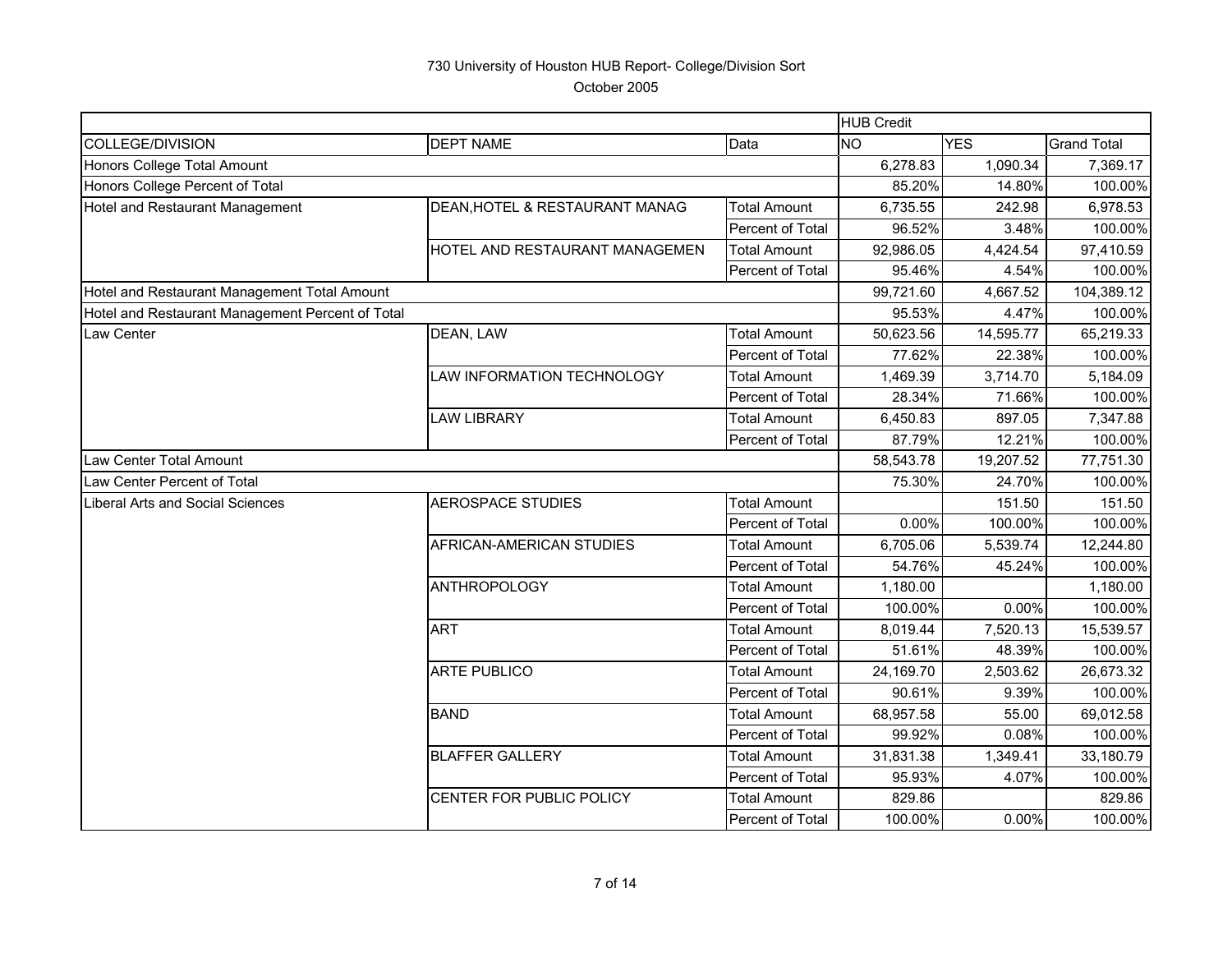|                                  |                                 |                         | <b>HUB Credit</b> |            |                    |
|----------------------------------|---------------------------------|-------------------------|-------------------|------------|--------------------|
| COLLEGE/DIVISION                 | <b>DEPT NAME</b>                | Data                    | <b>NO</b>         | <b>YES</b> | <b>Grand Total</b> |
| Liberal Arts and Social Sciences | <b>COMMUNICATION</b>            | <b>Total Amount</b>     | 21,423.93         | 541.48     | 21,965.41          |
|                                  |                                 | <b>Percent of Total</b> | 97.53%            | 2.47%      | 100.00%            |
|                                  | <b>COMMUNICATIONS DISORDERS</b> | <b>Total Amount</b>     | 10,558.85         | 446.09     | 11,004.94          |
|                                  |                                 | Percent of Total        | 95.95%            | 4.05%      | 100.00%            |
|                                  | DEAN, LIBERAL ARTS & SOC SCI    | Total Amount            | 16,889.81         | 2,121.83   | 19,011.64          |
|                                  |                                 | <b>Percent of Total</b> | 88.84%            | 11.16%     | 100.00%            |
|                                  | <b>ECONOMICS</b>                | <b>Total Amount</b>     | 5,244.50          | 8,630.04   | 13,874.54          |
|                                  |                                 | Percent of Total        | 37.80%            | 62.20%     | 100.00%            |
|                                  | <b>ENGLISH</b>                  | Total Amount            | 6,614.09          | 2,432.17   | 9,046.26           |
|                                  |                                 | Percent of Total        | 73.11%            | 26.89%     | 100.00%            |
|                                  | <b>HISTORY</b>                  | Total Amount            | 1,163.87          | 343.44     | 1,507.31           |
|                                  |                                 | Percent of Total        | 77.22%            | 22.78%     | 100.00%            |
|                                  | <b>MEXICAN-AMERICAN STUDIES</b> | <b>Total Amount</b>     | 1,904.18          | 1,698.39   | 3,602.57           |
|                                  |                                 | Percent of Total        | 52.86%            | 47.14%     | 100.00%            |
|                                  | <b>MILITARY SCIENCE</b>         | <b>Total Amount</b>     | 200.47            |            | 200.47             |
|                                  |                                 | Percent of Total        | 100.00%           | 0.00%      | 100.00%            |
|                                  | MODERN AND CLASSICAL LANGUAGES  | Total Amount            | 3,486.25          | 2,942.70   | 6,428.95           |
|                                  |                                 | Percent of Total        | 54.23%            | 45.77%     | 100.00%            |
|                                  | <b>MUSIC</b>                    | <b>Total Amount</b>     | 32,332.11         | 3,021.80   | 35,353.91          |
|                                  |                                 | <b>Percent of Total</b> | 91.45%            | 8.55%      | 100.00%            |
|                                  | PHILOSOPHY                      | <b>Total Amount</b>     |                   | 490.47     | 490.47             |
|                                  |                                 | Percent of Total        | 0.00%             | 100.00%    | 100.00%            |
|                                  | POLITICAL SCIENCE               | <b>Total Amount</b>     | 4,413.81          | 1,587.52   | 6,001.33           |
|                                  |                                 | Percent of Total        | 73.55%            | 26.45%     | 100.00%            |
|                                  | <b>PSYCHOLOGY</b>               | <b>Total Amount</b>     | 17,590.59         | 752.60     | 18,343.19          |
|                                  |                                 | Percent of Total        | 95.90%            | 4.10%      | 100.00%            |
|                                  | <b>SOCIOLOGY</b>                | <b>Total Amount</b>     | 189.59            | 2,911.70   | 3,101.29           |
|                                  |                                 | Percent of Total        | 6.11%             | 93.89%     | 100.00%            |
|                                  | <b>THEATRE</b>                  | Total Amount            | 23,442.39         | 553.25     | 23,995.64          |
|                                  |                                 | Percent of Total        | 97.69%            | 2.31%      | 100.00%            |
|                                  | <b>WOMEN'S STUDIES PROGRAM</b>  | Total Amount            | 2,926.20          | 335.58     | 3,261.78           |
|                                  |                                 | Percent of Total        | 89.71%            | 10.29%     | 100.00%            |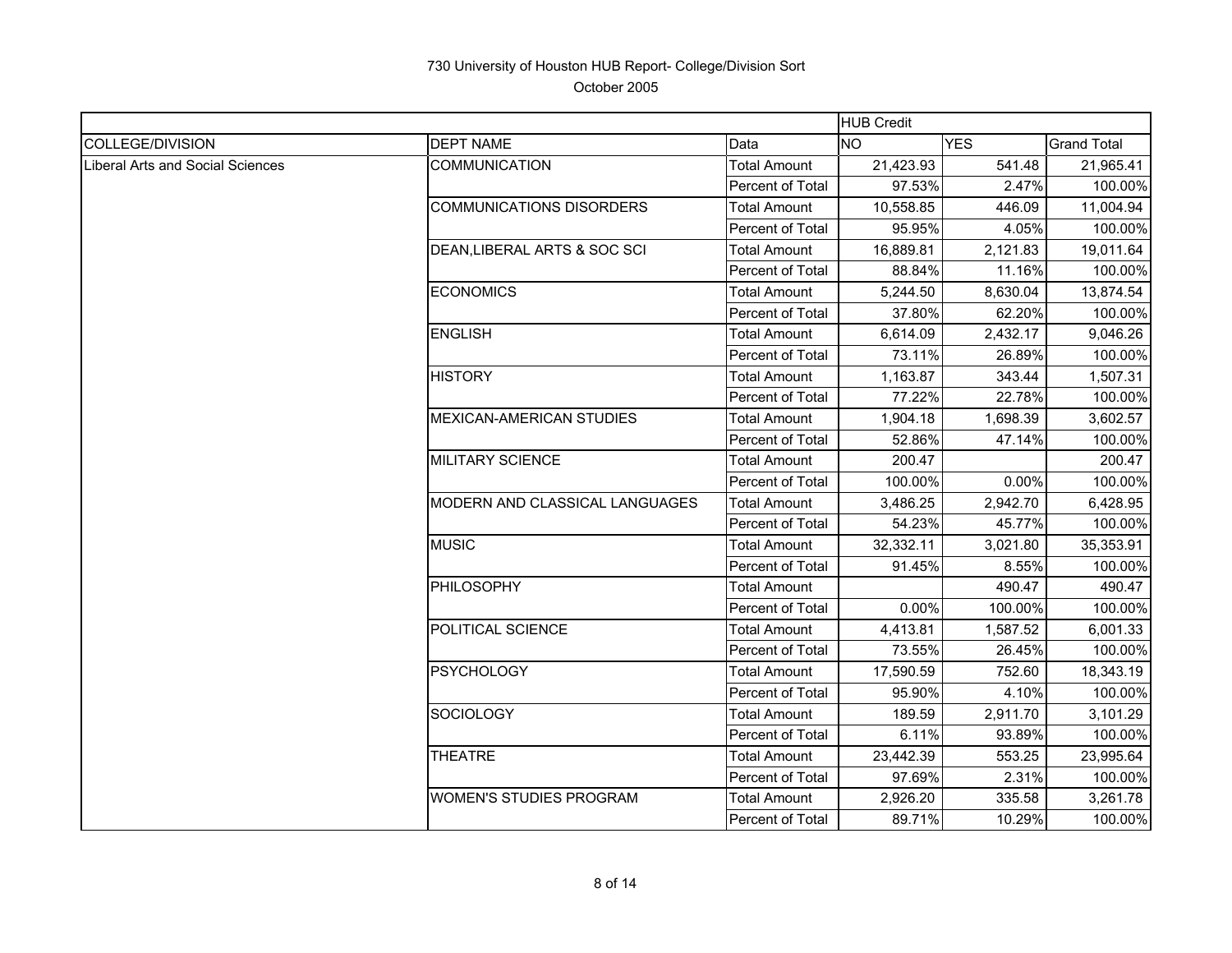|                                                   |                                   |                     | <b>HUB Credit</b> |            |                    |
|---------------------------------------------------|-----------------------------------|---------------------|-------------------|------------|--------------------|
| <b>COLLEGE/DIVISION</b>                           | <b>DEPT NAME</b>                  | Data                | <b>INO</b>        | <b>YES</b> | <b>Grand Total</b> |
| Liberal Arts and Social Sciences                  | <b>WRITING CENTER</b>             | <b>Total Amount</b> | 291.21            | 2,330.78   | 2,621.99           |
|                                                   |                                   | Percent of Total    | 11.11%            | 88.89%     | 100.00%            |
| Liberal Arts and Social Sciences Total Amount     |                                   |                     | 290,364.87        | 48,259.24  | 338,624.11         |
| Liberal Arts and Social Sciences Percent of Total |                                   |                     | 85.75%            | 14.25%     | 100.00%            |
| Library                                           | UNIVERSITY LIBRARIES              | <b>Total Amount</b> | 196,697.39        | 5,442.92   | 202,140.31         |
|                                                   |                                   | Percent of Total    | 97.31%            | 2.69%      | 100.00%            |
| <b>Library Total Amount</b>                       |                                   |                     | 196,697.39        | 5,442.92   | 202,140.31         |
| <b>Library Percent of Total</b>                   |                                   |                     | 97.31%            | 2.69%      | 100.00%            |
| <b>Natural Science and Mathematics</b>            | <b>BIOLOGY &amp; BIOCHEMISTRY</b> | <b>Total Amount</b> | 183,533.20        | 1,361.21   | 184,894.41         |
|                                                   |                                   | Percent of Total    | 99.26%            | 0.74%      | 100.00%            |
|                                                   | <b>CAGE INSTITUTE</b>             | <b>Total Amount</b> | 5,501.25          |            | 5,501.25           |
|                                                   |                                   | Percent of Total    | 100.00%           | 0.00%      | 100.00%            |
|                                                   | <b>CHEMISTRY</b>                  | <b>Total Amount</b> | 196,018.15        | 2,514.65   | 198,532.80         |
|                                                   |                                   | Percent of Total    | 98.73%            | 1.27%      | 100.00%            |
|                                                   | <b>COMPUTER SCIENCE</b>           | <b>Total Amount</b> | 14,596.90         | 6,199.30   | 20,796.20          |
|                                                   |                                   | Percent of Total    | 70.19%            | 29.81%     | 100.00%            |
|                                                   | DEAN, NATURAL SCIENCE & MATHE     | <b>Total Amount</b> | 9,930.19          | 4,098.25   | 14,028.44          |
|                                                   |                                   | Percent of Total    | 70.79%            | 29.21%     | 100.00%            |
|                                                   | <b>GEOLOGY</b>                    | <b>Total Amount</b> | 144,742.69        | 8,927.87   | 153,670.56         |
|                                                   |                                   | Percent of Total    | 94.19%            | 5.81%      | 100.00%            |
|                                                   | <b>IMAQS</b>                      | <b>Total Amount</b> | 4,159.31          |            | 4,159.31           |
|                                                   |                                   | Percent of Total    | 100.00%           | 0.00%      | 100.00%            |
|                                                   | INSTITUTE FOR MOLECULAR DESIGN    | <b>Total Amount</b> | (515.00)          |            | (515.00)           |
|                                                   |                                   | Percent of Total    | 100.00%           | 0.00%      | 100.00%            |
|                                                   | <b>MATHEMATICS</b>                | <b>Total Amount</b> | 108,704.88        | 449.43     | 109,154.31         |
|                                                   |                                   | Percent of Total    | 99.59%            | 0.41%      | 100.00%            |
|                                                   | PHYSICS                           | <b>Total Amount</b> | 92,138.37         | 2,627.46   | 94,765.83          |
|                                                   |                                   | Percent of Total    | 97.23%            | 2.77%      | 100.00%            |
| Natural Science and Mathematics Total Amount      |                                   |                     | 758,809.94        | 26,178.17  | 784,988.11         |
| Natural Science and Mathematics Percent of Total  |                                   |                     | 96.67%            | 3.33%      | 100.00%            |
| Optometry                                         | <b>DEAN, OPTOMETRY</b>            | <b>Total Amount</b> | 75,181.69         | 6,514.44   | 81,696.13          |
|                                                   |                                   | Percent of Total    | 92.03%            | 7.97%      | 100.00%            |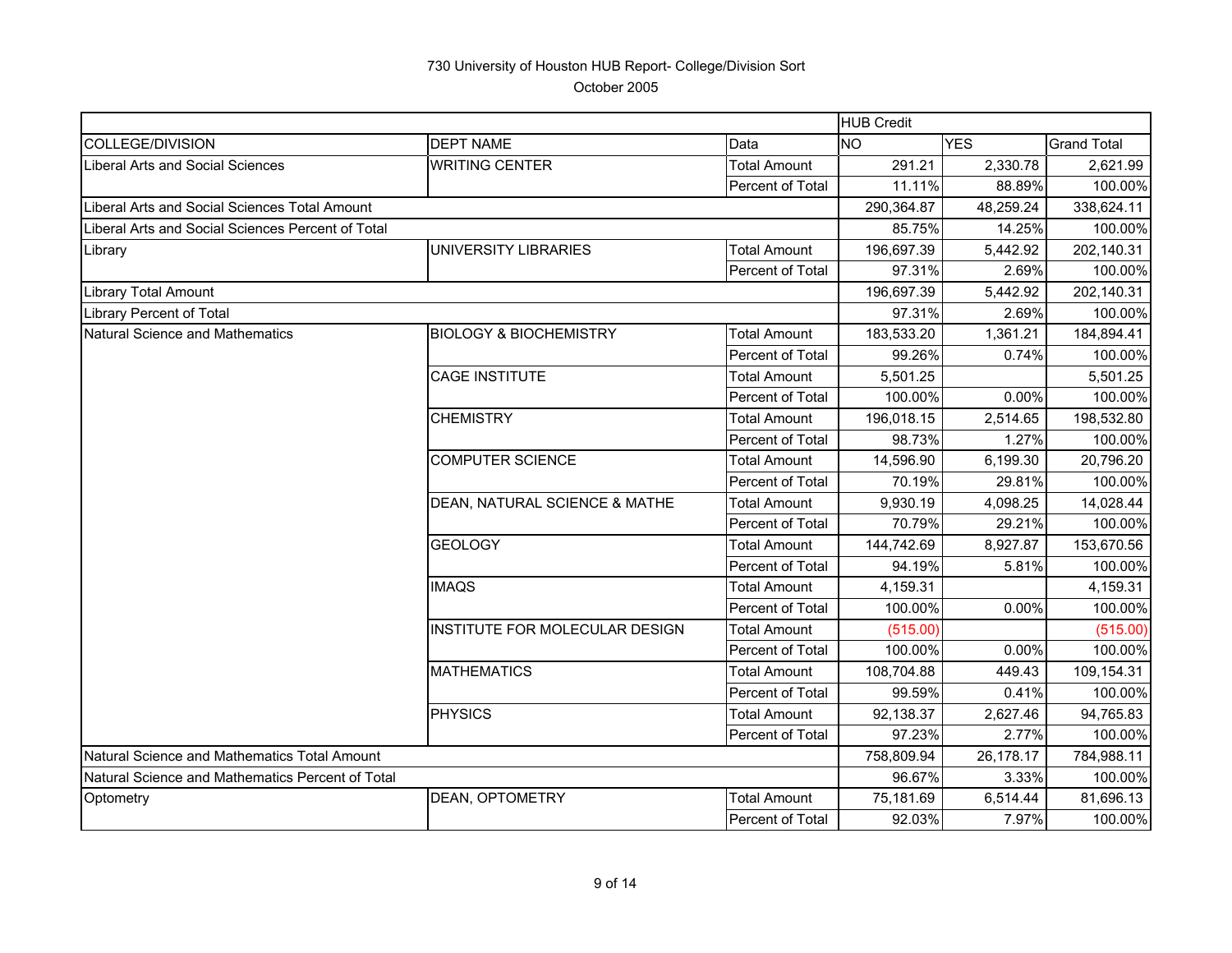|                                   |                                           |                         | <b>HUB Credit</b> |            |                    |
|-----------------------------------|-------------------------------------------|-------------------------|-------------------|------------|--------------------|
| <b>COLLEGE/DIVISION</b>           | <b>DEPT NAME</b>                          | Data                    | <b>NO</b>         | <b>YES</b> | <b>Grand Total</b> |
| Optometry                         | OPT VISION SCIENCES                       | <b>Total Amount</b>     | 6,047.25          | 1,643.32   | 7,690.57           |
|                                   |                                           | Percent of Total        | 78.63%            | 21.37%     | 100.00%            |
|                                   | OPTOMETRY CLINIC                          | <b>Total Amount</b>     | 41,062.05         | 1,687.07   | 42,749.12          |
|                                   |                                           | <b>Percent of Total</b> | 96.05%            | 3.95%      | 100.00%            |
| <b>Optometry Total Amount</b>     |                                           |                         | 122,290.99        | 9,844.83   | 132,135.82         |
| Optometry Percent of Total        |                                           |                         | 92.55%            | 7.45%      | 100.00%            |
| Pharmacy                          | <b>CLINICAL PHARMACY &amp; ADMINISTRA</b> | <b>Total Amount</b>     | 9,064.65          | 756.06     | 9,820.71           |
|                                   |                                           | Percent of Total        | 92.30%            | 7.70%      | 100.00%            |
|                                   | DEAN, PHARMACY                            | <b>Total Amount</b>     | 64,715.62         | 2,345.81   | 67,061.43          |
|                                   |                                           | Percent of Total        | 96.50%            | 3.50%      | 100.00%            |
|                                   | INSTITUTE FOR DRUG EDUCATION              | <b>Total Amount</b>     | 3,108.05          |            | 3,108.05           |
|                                   |                                           | Percent of Total        | 100.00%           | 0.00%      | 100.00%            |
|                                   | PHARMACOLOGICAL & PHARMACEUTIC            | <b>Total Amount</b>     | 39,228.24         | 921.62     | 40,149.86          |
|                                   |                                           | Percent of Total        | 97.70%            | 2.30%      | 100.00%            |
| <b>Pharmacy Total Amount</b>      |                                           |                         | 116,116.56        | 4,023.49   | 120,140.05         |
| Pharmacy Percent of Total         |                                           |                         | 96.65%            | 3.35%      | 100.00%            |
| President                         | <b>INTERCOLLEGIATE ATHLETICS</b>          | <b>Total Amount</b>     | 407,098.86        | 16,996.75  | 424,095.61         |
|                                   |                                           | Percent of Total        | 95.99%            | 4.01%      | 100.00%            |
|                                   | OFFICE OF SPECIAL EVENTS                  | <b>Total Amount</b>     | 15,941.55         | 935.00     | 16,876.55          |
|                                   |                                           | <b>Percent of Total</b> | 94.46%            | 5.54%      | 100.00%            |
|                                   | <b>PRESIDENT</b>                          | <b>Total Amount</b>     | 2,594.80          | 986.00     | 3,580.80           |
|                                   |                                           | Percent of Total        | 72.46%            | 27.54%     | 100.00%            |
|                                   | <b>STAFF COUNCIL</b>                      | <b>Total Amount</b>     | 168.75            |            | 168.75             |
|                                   |                                           | Percent of Total        | 100.00%           | 0.00%      | 100.00%            |
| <b>President Total Amount</b>     |                                           |                         | 425,803.96        | 18,917.75  | 444,721.71         |
| <b>President Percent of Total</b> |                                           |                         | 95.75%            | 4.25%      | 100.00%            |
| Research                          | ANIMAL CARE OPERATIONS                    | <b>Total Amount</b>     | 6,896.63          | 2,136.37   | 9,033.00           |
|                                   |                                           | Percent of Total        | 76.35%            | 23.65%     | 100.00%            |
|                                   | CENTER FOR ADVANCED MATERIALS             | <b>Total Amount</b>     | 4,773.63          | 21.43      | 4,795.06           |
|                                   |                                           | Percent of Total        | 99.55%            | 0.45%      | 100.00%            |
|                                   | <b>GRANTS AND CONTRACTS</b>               | <b>Total Amount</b>     | 1,633.13          | 77.84      | 1,710.97           |
|                                   |                                           | Percent of Total        | 95.45%            | 4.55%      | 100.00%            |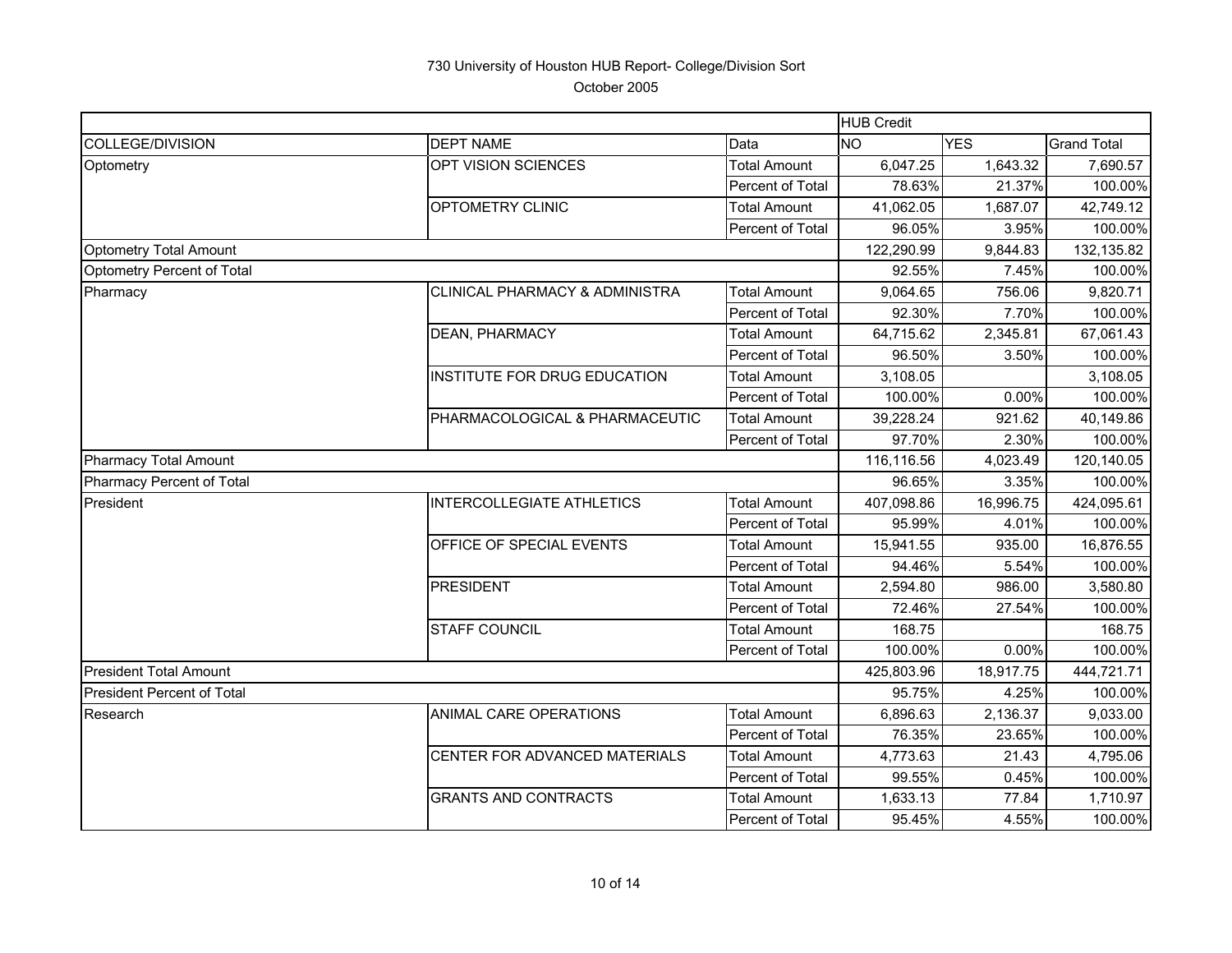|                                  |                                       |                         | <b>HUB Credit</b> |            |                    |
|----------------------------------|---------------------------------------|-------------------------|-------------------|------------|--------------------|
| COLLEGE/DIVISION                 | <b>DEPT NAME</b>                      | Data                    | <b>NO</b>         | <b>YES</b> | <b>Grand Total</b> |
| Research                         | <b>HOUSTON COASTAL CENTER</b>         | <b>Total Amount</b>     | 156.77            |            | 156.77             |
|                                  |                                       | Percent of Total        | 100.00%           | 0.00%      | 100.00%            |
|                                  | MAT. RES. SCI & ENGR. CTR             | <b>Total Amount</b>     | 27,636.05         |            | 27,636.05          |
|                                  |                                       | Percent of Total        | 100.00%           | 0.00%      | 100.00%            |
|                                  | <b>OFFICE OF TECHNOLOGY MANAGEMEN</b> | <b>Total Amount</b>     | 26,937.03         | 444.32     | 27,381.35          |
|                                  |                                       | Percent of Total        | 98.38%            | 1.62%      | 100.00%            |
|                                  | <b>RESEARCH</b>                       | Total Amount            | 83,143.99         | 1,352.38   | 84,496.37          |
|                                  |                                       | Percent of Total        | 98.40%            | 1.60%      | 100.00%            |
|                                  | <b>RESEARCH FINANCIAL SERVICES</b>    | Total Amount            | 476.05            | 912.31     | 1,388.36           |
|                                  |                                       | Percent of Total        | 34.29%            | 65.71%     | 100.00%            |
|                                  | <b>RESEARCH INFORMATION CENTER</b>    | <b>Total Amount</b>     | 8,588.00          | 794.89     | 9,382.89           |
|                                  |                                       | <b>Percent of Total</b> | 91.53%            | 8.47%      | 100.00%            |
|                                  | <b>RESEARCH POLICIES/COMP/COMMITT</b> | <b>Total Amount</b>     | 336.43            | 457.16     | 793.59             |
|                                  |                                       | Percent of Total        | 42.39%            | 57.61%     | 100.00%            |
|                                  | <b>SPACE VACUUM EPITAXY CENTER</b>    | <b>Total Amount</b>     | 5,645.02          |            | 5,645.02           |
|                                  |                                       | Percent of Total        | 100.00%           | 0.00%      | 100.00%            |
|                                  | SUPER CONDUCT & ADV MATERIALS         | Total Amount            | 24.698.44         |            | 24,698.44          |
|                                  |                                       | Percent of Total        | 100.00%           | 0.00%      | 100.00%            |
|                                  | <b>TCSUH</b>                          | Total Amount            | 57,707.37         | 6,269.69   | 63,977.06          |
|                                  |                                       | Percent of Total        | 90.20%            | 9.80%      | 100.00%            |
|                                  | <b>TIMES</b>                          | <b>Total Amount</b>     | 43,229.72         | 13,900.54  | 57,130.26          |
|                                  |                                       | Percent of Total        | 75.67%            | 24.33%     | 100.00%            |
|                                  | TX LEARNING/COMPUTATIONAL CTR         | <b>Total Amount</b>     | 50,359.42         | 361.99     | 50,721.41          |
|                                  |                                       | Percent of Total        | 99.29%            | 0.71%      | 100.00%            |
| Research Total Amount            |                                       |                         | 342.217.68        | 26.728.92  | 368.946.60         |
| <b>Research Percent of Total</b> |                                       |                         | 92.76%            | 7.24%      | 100.00%            |
| <b>Student Affairs</b>           | <b>CAMPUS ACTIVITIES</b>              | Total Amount            | 1,695.66          | 929.66     | 2,625.32           |
|                                  |                                       | Percent of Total        | 64.59%            | 35.41%     | 100.00%            |
|                                  | <b>CAMPUS RECREATION</b>              | <b>Total Amount</b>     | 18,109.61         | 3,911.51   | 22,021.12          |
|                                  |                                       | Percent of Total        | 82.24%            | 17.76%     | 100.00%            |
|                                  | CENTER FOR STUDENTS W/DISABILI        | <b>Total Amount</b>     | 23,337.25         | 3,767.58   | 27,104.83          |
|                                  |                                       | Percent of Total        | 86.10%            | 13.90%     | 100.00%            |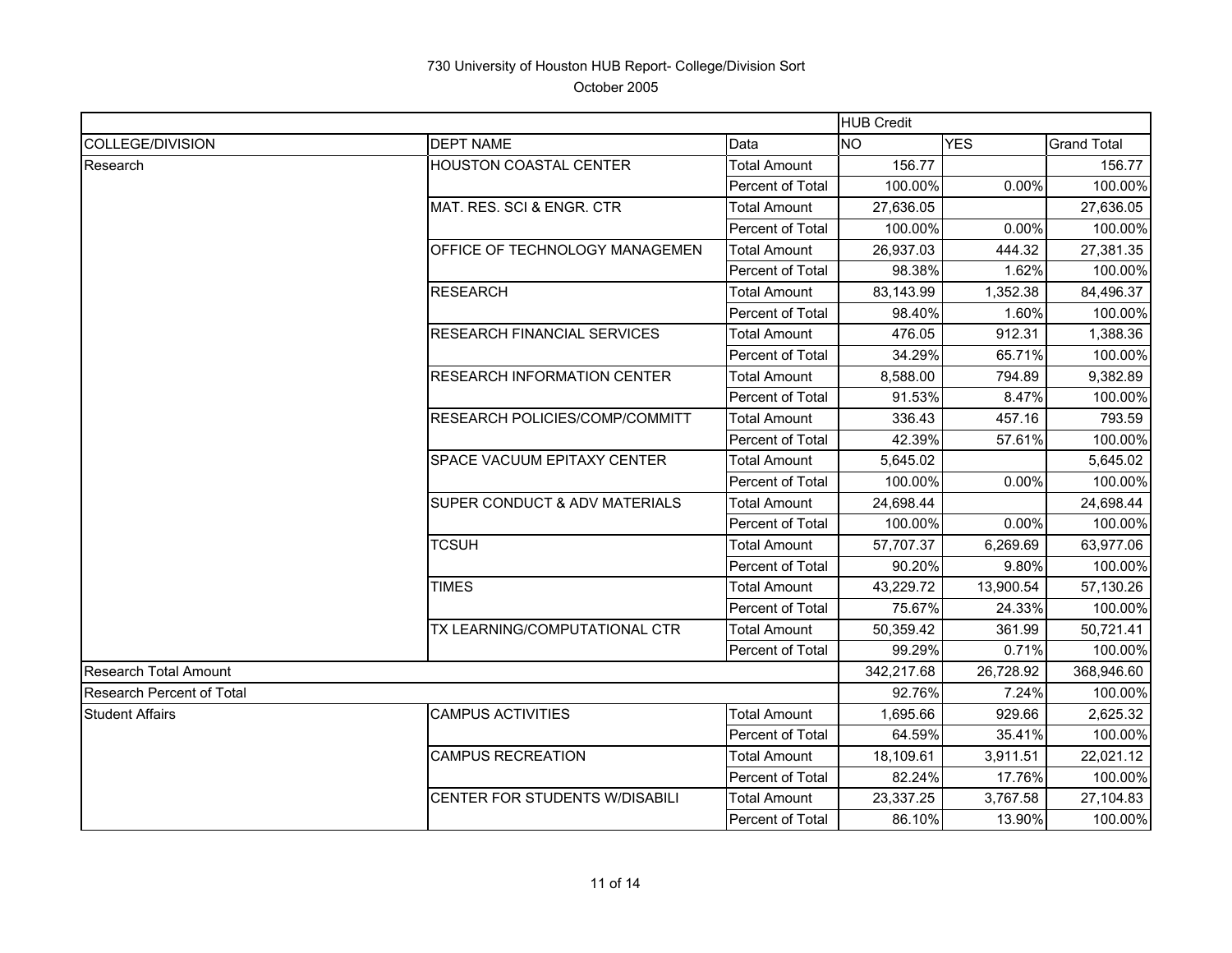|                         |                                       |                     | <b>HUB Credit</b> |            |                    |
|-------------------------|---------------------------------------|---------------------|-------------------|------------|--------------------|
| <b>COLLEGE/DIVISION</b> | <b>DEPT NAME</b>                      | Data                | <b>NO</b>         | <b>YES</b> | <b>Grand Total</b> |
| <b>Student Affairs</b>  | CHILD CARE CENTER                     | Total Amount        | 28,745.92         | 883.35     | 29,629.27          |
|                         |                                       | Percent of Total    | 97.02%            | 2.98%      | 100.00%            |
|                         | <b>COUNSELING AND PSYCH SVCS</b>      | Total Amount        | 787.76            | 446.85     | 1,234.61           |
|                         |                                       | Percent of Total    | 63.81%            | 36.19%     | 100.00%            |
|                         | <b>CULLEN PERFORMANCE HALL</b>        | Total Amount        | 4,766.31          | 263.68     | 5,029.99           |
|                         |                                       | Percent of Total    | 94.76%            | 5.24%      | 100.00%            |
|                         | <b>DEAN OF STUDENTS</b>               | <b>Total Amount</b> | 1,602.01          | 1,153.97   | 2,755.98           |
|                         |                                       | Percent of Total    | 58.13%            | 41.87%     | 100.00%            |
|                         | INT'L STUDENT & SCHOLAR SERVIC        | Total Amount        | 9,187.10          | 856.72     | 10,043.82          |
|                         |                                       | Percent of Total    | 91.47%            | 8.53%      | 100.00%            |
|                         | LEARNING AND ASSESSMENT SVCS          | <b>Total Amount</b> | 291.55            | 716.31     | 1,007.86           |
|                         |                                       | Percent of Total    | 28.93%            | 71.07%     | 100.00%            |
|                         | <b>EARNING SUPPORT SERVICES</b>       | <b>Total Amount</b> | 158.26            | 663.94     | 822.20             |
|                         |                                       | Percent of Total    | 19.25%            | 80.75%     | 100.00%            |
|                         | <b>RELIGION CENTER</b>                | Total Amount        | 2,164.75          | 50.00      | 2,214.75           |
|                         |                                       | Percent of Total    | 97.74%            | 2.26%      | 100.00%            |
|                         | <b>RESIDENTIAL LIFE &amp; HOUSING</b> | Total Amount        | 105,597.31        | 4,018.91   | 109,616.22         |
|                         |                                       | Percent of Total    | 96.33%            | 3.67%      | 100.00%            |
|                         | <b>STUDENT AFFAIRS</b>                | Total Amount        | 1,601.68          | 90.00      | 1,691.68           |
|                         |                                       | Percent of Total    | 94.68%            | 5.32%      | 100.00%            |
|                         | STUDENT HEALTH CENTER                 | Total Amount        | 18,815.98         | 25,541.07  | 44,357.05          |
|                         |                                       | Percent of Total    | 42.42%            | 57.58%     | 100.00%            |
|                         | STUDENT PHARMACY                      | Total Amount        | 1,450.09          | 445.99     | 1,896.08           |
|                         |                                       | Percent of Total    | 76.48%            | 23.52%     | 100.00%            |
|                         | <b>STUDENT PUBLICATIONS</b>           | <b>Total Amount</b> | 2,931.71          | 887.62     | 3,819.33           |
|                         |                                       | Percent of Total    | 76.76%            | 23.24%     | 100.00%            |
|                         | UNIVERSITY CAREER SERVICES            | <b>Total Amount</b> | 1,183.89          |            | 1,183.89           |
|                         |                                       | Percent of Total    | 100.00%           | 0.00%      | 100.00%            |
|                         | UNIVERSITY CENTER                     | Total Amount        | 53,583.91         | 2,576.08   | 56,159.99          |
|                         |                                       | Percent of Total    | 95.41%            | 4.59%      | 100.00%            |
|                         | UNIVERSITY TESTING SERVICES           | Total Amount        | 13,739.14         | 2,000.00   | 15,739.14          |
|                         |                                       | Percent of Total    | 87.29%            | 12.71%     | 100.00%            |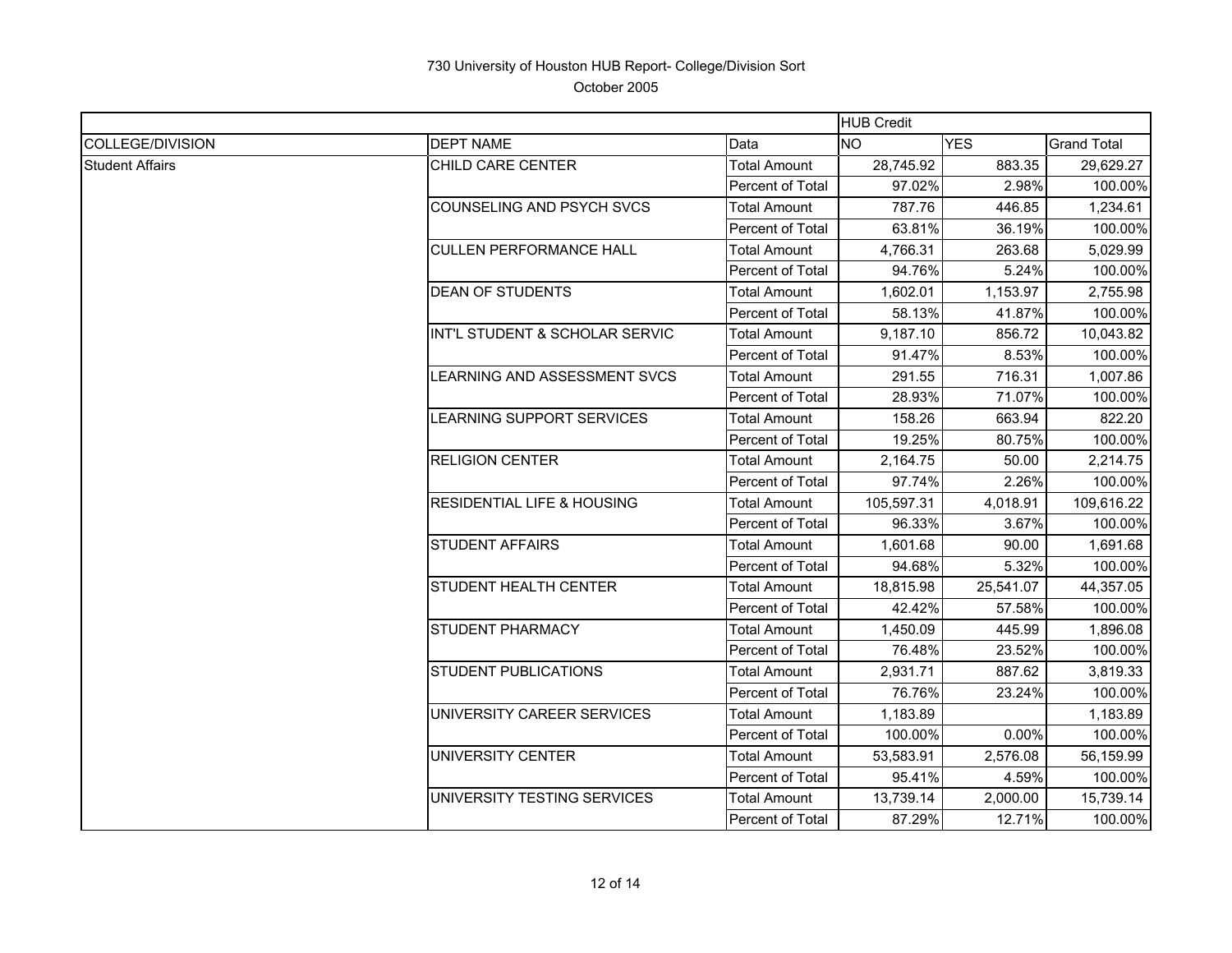|                                         |                                         |                         | <b>HUB Credit</b> |            |                    |
|-----------------------------------------|-----------------------------------------|-------------------------|-------------------|------------|--------------------|
| <b>COLLEGE/DIVISION</b>                 | <b>DEPT NAME</b>                        | Data                    | <b>NO</b>         | <b>YES</b> | <b>Grand Total</b> |
| <b>Student Affairs</b>                  | <b>URBAN EXPERIENCE VPSA</b>            | <b>Total Amount</b>     |                   | 23.10      | 23.10              |
|                                         |                                         | Percent of Total        | 0.00%             | 100.00%    | 100.00%            |
|                                         | <b>VETERAN SERVICES</b>                 | <b>Total Amount</b>     | 822.00            | 2,447.89   | 3,269.89           |
|                                         |                                         | Percent of Total        | 25.14%            | 74.86%     | 100.00%            |
| <b>Student Affairs Total Amount</b>     |                                         |                         | 290,571.89        | 51,674.23  | 342,246.12         |
| <b>Student Affairs Percent of Total</b> |                                         |                         | 84.90%            | 15.10%     | 100.00%            |
| Technology                              | DEAN, TECHNOLOGY                        | Total Amount            | 17,725.40         | 53,649.74  | 71,375.14          |
|                                         |                                         | Percent of Total        | 24.83%            | 75.17%     | 100.00%            |
|                                         | <b>ENGINEERING TECHNOLOGY</b>           | <b>Total Amount</b>     | 6,021.17          | 45,974.00  | 51,995.17          |
|                                         |                                         | Percent of Total        | 11.58%            | 88.42%     | 100.00%            |
|                                         | HUMAN DEVELOP AND CONSUMER SCI          | <b>Total Amount</b>     | 4,296.96          | 62,738.39  | 67,035.35          |
|                                         |                                         | Percent of Total        | 6.41%             | 93.59%     | 100.00%            |
|                                         | <b>INFORMATION &amp; LOGISTICS TECH</b> | <b>Total Amount</b>     | 6,529.40          |            | 6,529.40           |
|                                         |                                         | <b>Percent of Total</b> | 100.00%           | 0.00%      | 100.00%            |
|                                         | <b>TMAC</b>                             | <b>Total Amount</b>     | 2,980.24          | 159.02     | 3,139.26           |
|                                         |                                         | Percent of Total        | 94.93%            | 5.07%      | 100.00%            |
| <b>Technology Total Amount</b>          |                                         |                         | 37,553.17         | 162,521.15 | 200,074.32         |
| <b>Technology Percent of Total</b>      |                                         |                         | 18.77%            | 81.23%     | 100.00%            |
| <b>University Advancement</b>           | ADVANCEMENT INFORMATION SVCS            | <b>Total Amount</b>     | 5,784.90          | 623.45     | 6,408.35           |
|                                         |                                         | Percent of Total        | 90.27%            | 9.73%      | 100.00%            |
|                                         | <b>ANNUAL GIVING</b>                    | Total Amount            | 38,366.25         | 2,390.83   | 40,757.08          |
|                                         |                                         | Percent of Total        | 94.13%            | 5.87%      | 100.00%            |
|                                         | <b>CREATIVE SERVICES</b>                | <b>Total Amount</b>     | 31,927.79         | 388.57     | 32,316.36          |
|                                         |                                         | <b>Percent of Total</b> | 98.80%            | 1.20%      | 100.00%            |
|                                         | <b>DEVELOPMENT</b>                      | <b>Total Amount</b>     | 7,564.69          | 2,508.03   | 10,072.72          |
|                                         |                                         | Percent of Total        | 75.10%            | 24.90%     | 100.00%            |
|                                         | <b>DONOR &amp; ALUMNI RECORDS</b>       | <b>Total Amount</b>     | 2,589.30          | 373.85     | 2,963.15           |
|                                         |                                         | Percent of Total        | 87.38%            | 12.62%     | 100.00%            |
|                                         | <b>EXTERNAL COMMUNICATIONS</b>          | <b>Total Amount</b>     | 48.15             |            | 48.15              |
|                                         |                                         | Percent of Total        | 100.00%           | 0.00%      | 100.00%            |
|                                         | INTERNAL COMMUNICATIONS                 | <b>Total Amount</b>     | 2,454.04          | 36.60      | 2,490.64           |
|                                         |                                         | Percent of Total        | 98.53%            | 1.47%      | 100.00%            |